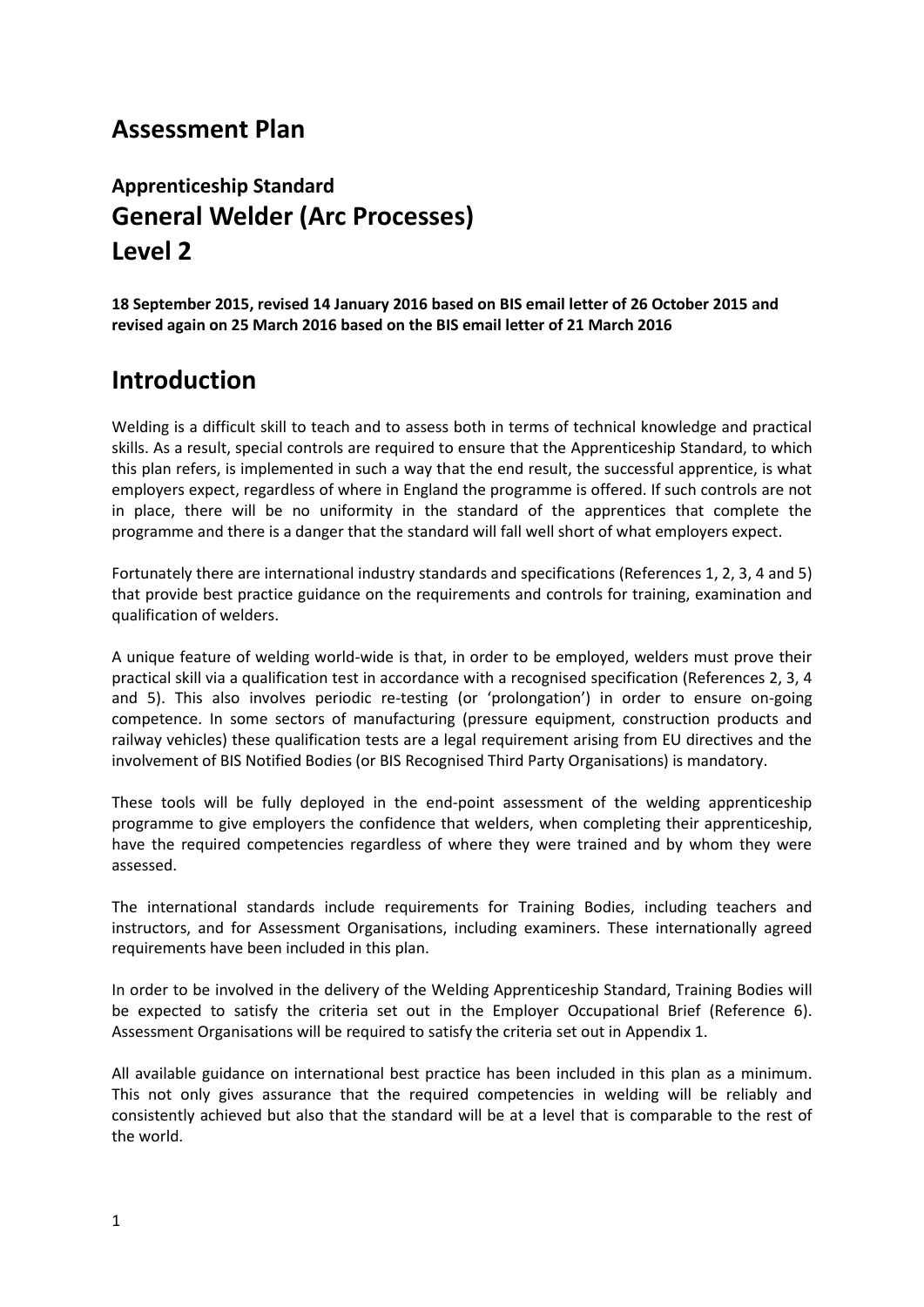Details of the training curriculum (Reference 1), published by the International Authorisation Board of the International Institute of Welding is provided in the Employer Occupational Brief, (Reference 6).

# **Definitions**

*Training Body –* a competent organisation for the training of welding apprentices in accordance with the requirements of this plan. Training Bodies must be listed on the Register of Apprenticeship Training Providers (RoATP).

*Assessment Organisation -* a competent organisation for the theoretical and practical testing of welding apprentices in accordance with the requirements of this plan, with particular reference to Appendix 1. Assessment Organisations must be listed on the Register of Apprentice Assessment Organisations (RoAAO).

*Skill/knowledge modules –* different combinations of welding processes, parent materials and welding positions.

*Authorised Examiner –* a competent person, appointed by the Assessment Organisation, to conduct the end-point assessment in accordance with this plan.

# **Summary of assessment**

The aim of the end-point assessment is to fully establish if the apprentice has achieved the knowledge, skills and behaviours listed in the Apprenticeship Standard. Each part of the end-point assessment covers the different part(s) of the Standard so that, in aggregate, the end-point assessment in its entirety, delivers the synoptic assessment required.

Apprentices will be required to successfully achieve qualifications at level 1 in English and Mathematics and also to have taken examinations at level 2, for both subjects, within the period of apprenticeship if not already achieved.

In welding, there is a wide range of possible combinations of welding process, parent material and welding position. Even in a comprehensive apprenticeship programme it will only be possible for an apprentice to gain competence in a small number of these combinations.

The employer will be required to select skill/knowledge modules (from Table 1) that are the most relevant to the employing organisation. The employer will notify the Training Body and the Assessment Organisation of the modules selected.

The apprenticeship programme is expected to have an overall duration of 18 months (but no shorter than 16 months). Prior to undertaking the end-point assessment, apprentices will be required to undergo a sustained period of on- and/or off-the-job training (covering the modules selected from Table 1) provided by a Training Body that meets the recommendations set out in Reference 6.

There will be a mandatory three-part holistic end-point assessment starting no earlier than three months before the planned end of programme.

The three parts of the end-point assessment are as follows: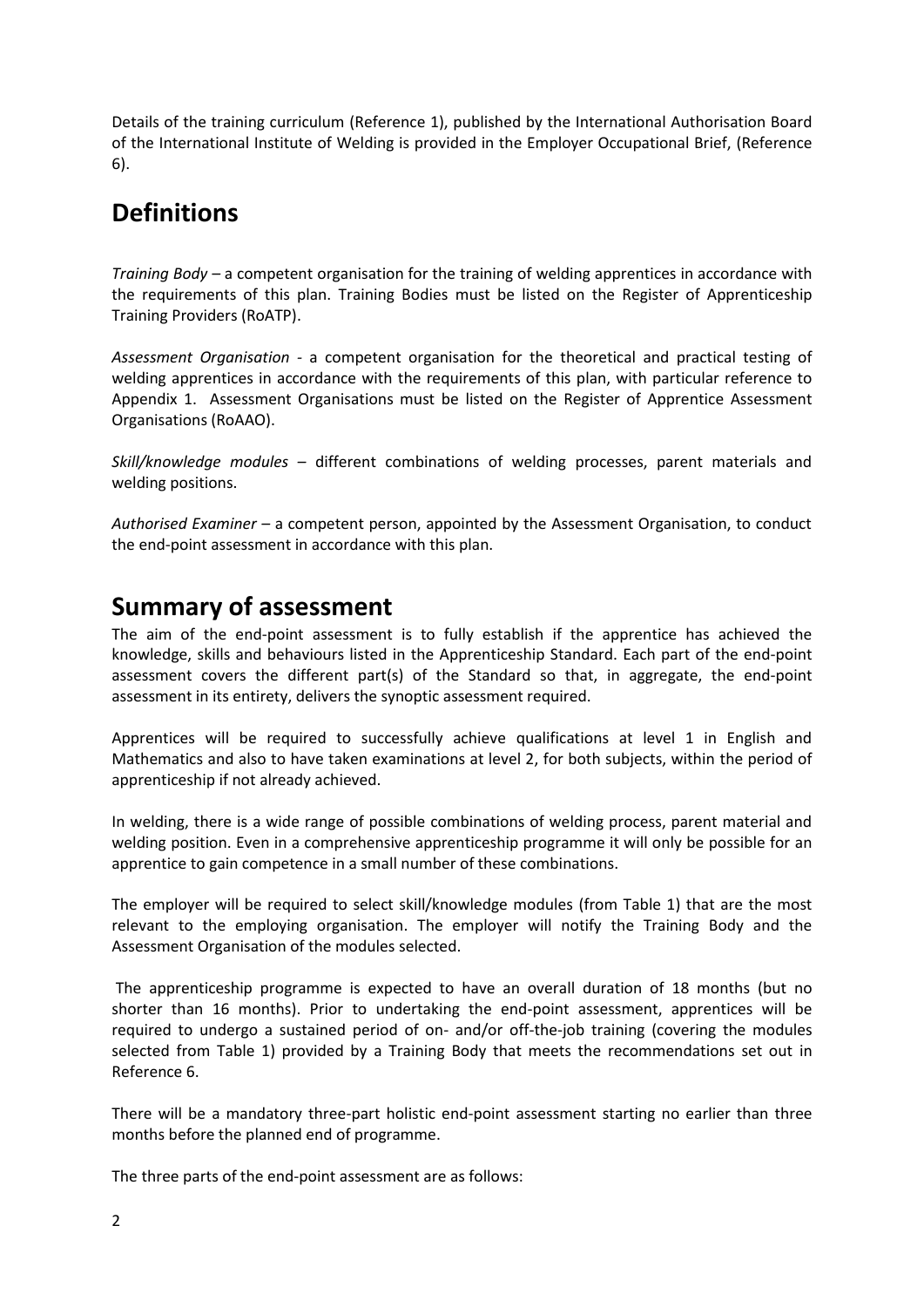- 1. **A theoretical knowledge test** using multiple choice question papers containing generic questions relevant to all welders and specific questions relevant to the theoretical part of the skill/knowledge modules selected by the employer.
- 2. **A practical/oral examination** comprising two practical tests and an oral examination. The practical tests will be carried out in accordance with a recognised industry specification and will be in the most difficult welding positions for the skill/knowledge modules selected. The Authorised Examiner (Appendix 1), responsible for supervising the tests, will also conduct an oral examination to assess the apprentice's understanding of the tests he/she is undertaking and of the wider responsibilities of a welder.
- 3. **A professional interview** which is designed to do two things: firstly, to further explore the apprentice's knowledge relevant to his/her role and, secondly, to assess if the apprentice's occupational behaviours meet the requirements specified in the Apprenticeship Standard.

Part 3 must be carried out last.

In order to be successful, apprentices must pass all three parts.



There are no mandatory gateways for entry to the end-point assessment. However, the Apprentice must achieve the required level of English and Mathematics. The employer must also be satisfied that the Apprentice has undertaken sufficient training to be ready to attempt the end point assessment. This will be ascertained by the apprentice and employer holding a review meeting. In order to facilitate this it is strongly recommended that Training Bodies have in place systems of continuous on-programme assessment of knowledge, skills and behaviours in order to enable an informed decision to be made about when apprentices, nearing completion of the programme, are ready for the end-point assessment. Records of these assessments should be kept and made available to the Assessment Organisation prior to the end-point assessment.

All parts of the end-point assessment are to be carried out under the direct control of the Assessment Organisation. Assessments may be conducted on the employer's premises, at the Training Body, at the Assessment Organisation's premises or at a mixture of the three. The Assessment Organisation is responsible for ensuring that the equipment and facilities required for the end-point assessment are in place, regardless of where the assessment is carried out. More details of the required facilities and responsibilities are given in Appendix 1

# **Detailed explanation of the end-point assessment**

The end-point assessment has been designed to ensure that the Apprentice has satisfied all the knowledge, skill and behavioural requirements as set out in the Apprenticeship Standard.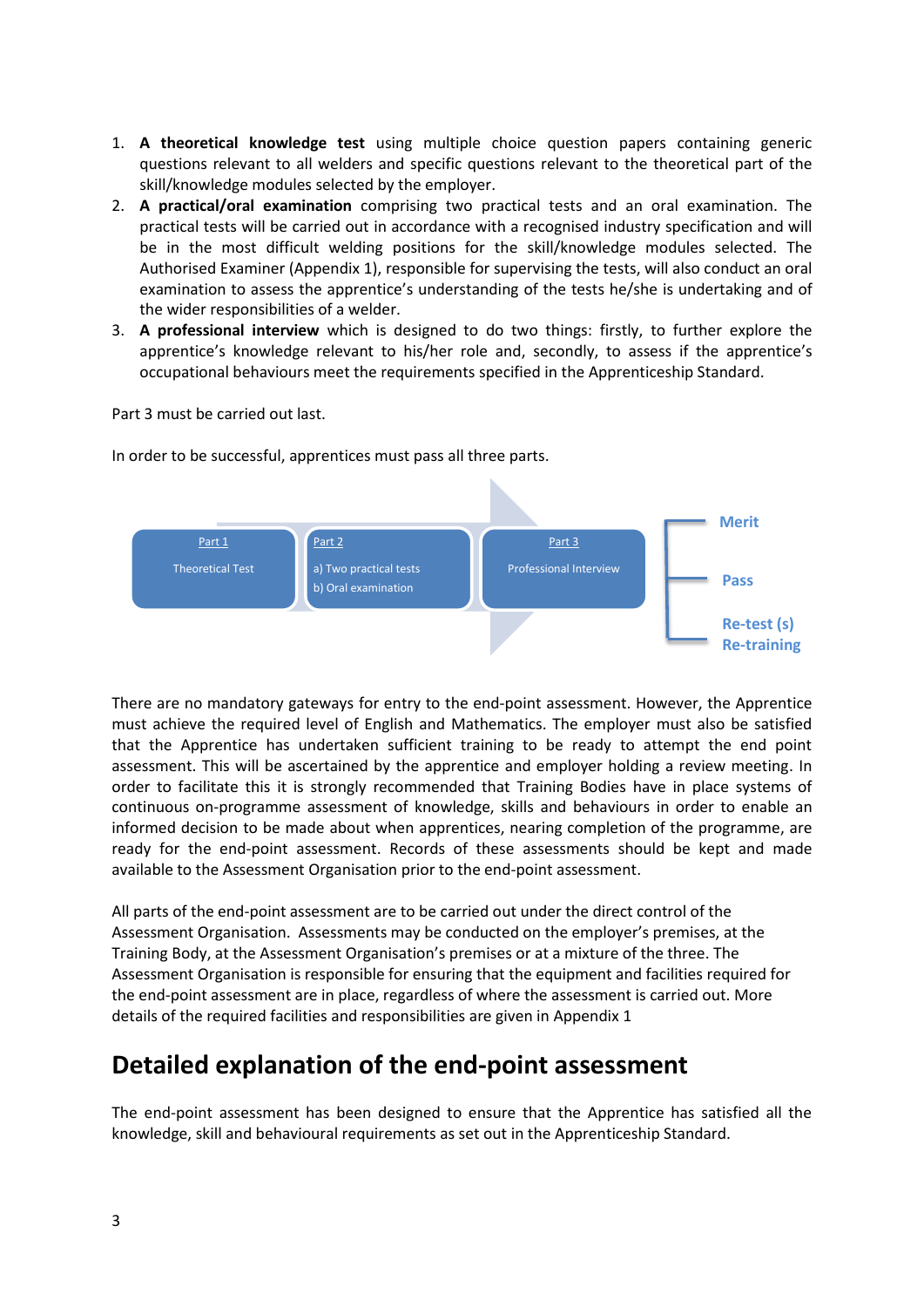The options regarding skill/knowledge modules are shown in Table 1 below. The employer is required to select two of the 21 skill/knowledge modules from the table, covering two welding positions (Flat, Horizontal, Vertical, Overhead). The scope of the specific part of the theoretical knowledge tests (Table 2) and the practical skill tests will be in accordance with the modules selected by the employer.

|                                                                  | Welding Process(es) |                   |                |                       |                |
|------------------------------------------------------------------|---------------------|-------------------|----------------|-----------------------|----------------|
| <b>Welding Filler</b><br><b>Material Groups</b>                  | TIG (GTAW)          | MIG/MAG<br>(GMAW) | MMA (SMAW)     | TIG root<br>/MMA Fill | <b>FCAW</b>    |
| Carbon & Low<br>Alloy steel (up to<br>4% total alloy<br>content) | Module 1            | Module 6          | Module 11      | Module 15             | Module 19      |
| High Alloy Ferritic<br>/ Martensitic<br><b>Steels</b>            | Module 2            | Module 7          | Module 12      | Module 16             | Module 20      |
| Austenitic<br>Stainless Steels                                   | Module 3            | Module 8          | Module 13      | Module 17             | Module 21      |
| Nickel and NI<br>Alloys                                          | Module 4            | Module 9          | Module 14      | Module 18             | Not applicable |
| Aluminium & Al<br>Alloys                                         | Module 5            | Module 10         | Not applicable | Not applicable        | Not applicable |

**Table 1. Skill/knowledge modules available**

The knowledge requirements are listed in the Apprenticeship Standard and more details may be found in References 1 and 6. The practical skills required are given in the welder qualification specification(s) selected by the employer (References 2, 3, 4 and 5). The apprentice will be required to demonstrate that he/she has achieved the skill requirement for fillet and plate welding in the selected position(s) (Flat, Horizontal, Vertical, Overhead), with the completed test pieces meeting the required levels of quality in accordance with the selected specification.

Each of the three parts of the end-point assessment (1, 2 and 3) is described in detail below.

### **1. Knowledge test**

This will be a written multiple choice examination paper structured in accordance with Table 2. The content will be tailored to suit the skill/knowledge modules selected and the training curriculum,(References 1 and 6). Examinations are conducted by the Assessment Organisation.

#### **Table 2. Maximum duration of each theoretical examination section in accordance with the curriculum given in Reference 1.**

|  | Welding<br>Process<br>Section (Duration)                                         | MMA (SMAW)                | TIG (GTA)                 | MIG/MAG<br>(GMAW) FCAW |
|--|----------------------------------------------------------------------------------|---------------------------|---------------------------|------------------------|
|  | General Theoretical Training (includes questions on Carbon and low alloy steels) |                           |                           |                        |
|  | Basic welding equipment and processes<br>$(A.1-A.9*)(20 hours)$                  | 55 minutes (40 questions) |                           |                        |
|  | Making welded joints (B.1-B.9*)<br>(18hours)                                     |                           | 40 minutes (36 questions) |                        |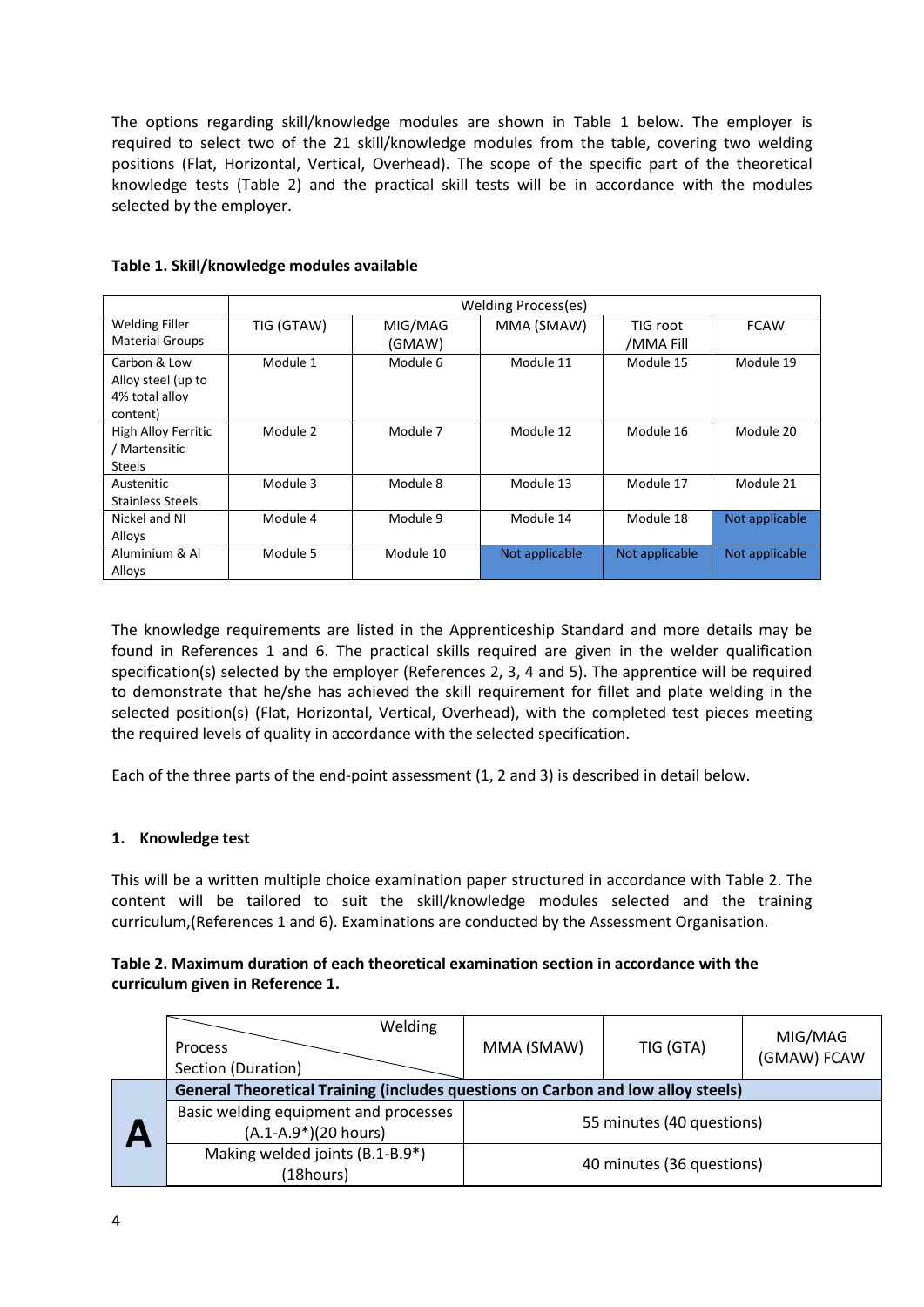|  | <b>Welding Process Specific Theoretical Training</b> |                           |                  |                  |  |
|--|------------------------------------------------------|---------------------------|------------------|------------------|--|
|  | MMA (SA.1-SA.3*) (5 hours)                           | $10 \text{ min}$          |                  |                  |  |
|  |                                                      | (10 questions)            |                  |                  |  |
|  | TIG (ST.1- ST.3*)(5 hours)                           |                           | $10 \text{ min}$ |                  |  |
|  |                                                      |                           | (10 questions)   |                  |  |
|  | MIG/MAG/FCAW (SM.1-SM.4*) (7                         |                           |                  | $15 \text{ min}$ |  |
|  | hours)                                               |                           |                  | (14 questions)   |  |
|  | <b>Materials Specific Theoretical Training</b>       |                           |                  |                  |  |
|  | High alloy steel (8 hours)                           | 20 minutes (16 questions) |                  |                  |  |
|  | Austenitic stainless steel (PSS.1-PSS.4*)            | 20 minutes (16 questions) |                  |                  |  |
|  | (8 hours)                                            |                           |                  |                  |  |
|  | Nickel (8 hours)                                     | 20 Minutes (16 questions) |                  |                  |  |
|  | Aluminium (PAL.1-PAL.4*)(8 hours)                    | 20 minutes (16 questions) |                  |                  |  |

(\* - see References 1 and 6.)

As an example, if skill/knowledge module 13 ( Table 1) is selected, the following would be the options for the apprentice for each section:

- A = **ALL** general theoretical training would apply
- B = **ONLY** MMA (SMAW) specific theoretical training would apply
- C = **ONLY** austenitic stainless steel specific theoretical training would apply

It is only necessary to pass Section A once, it is not repeated for the other skill/knowledge modules selected.

If the other module selected from Table 1 was module 5 (to complete the apprenticeship), then the apprentice's other skill/knowledge modules would be:

- $\bullet$  B = TIG specific theoretical training
- $C =$  Aluminium specific theoretical training

During the course of their training, it is recommended that apprentices complete interim theoretical examinations, set by the Training Body using their own questions, based on the curriculum given in References 1 and 6, in order to prepare them for the final theoretical test.

An Assessment Organisation seeking approval to conduct the end-point assessment for the Trailblazer Welding Apprenticeship will be required to develop a bank of examination questions which adequately test the knowledge requirements in the Apprenticeship Standard. The Assessment Organisation would also be required to show how it selects questions from their bank, in order to produce examination papers that comply with the structure in Table 2 and to ensure a reasonable spread of questions across the syllabus for each section.

The grading of the knowledge test is decided by the Assessment Organisation's Authorised Examiner (Appendix 1).

#### **2. Practical tests and associated oral examination**

This part is synoptic because, as well as testing the apprentice's skill in the practical part, he/she also has the opportunity to demonstrate the required knowledge and behaviours in the oral part.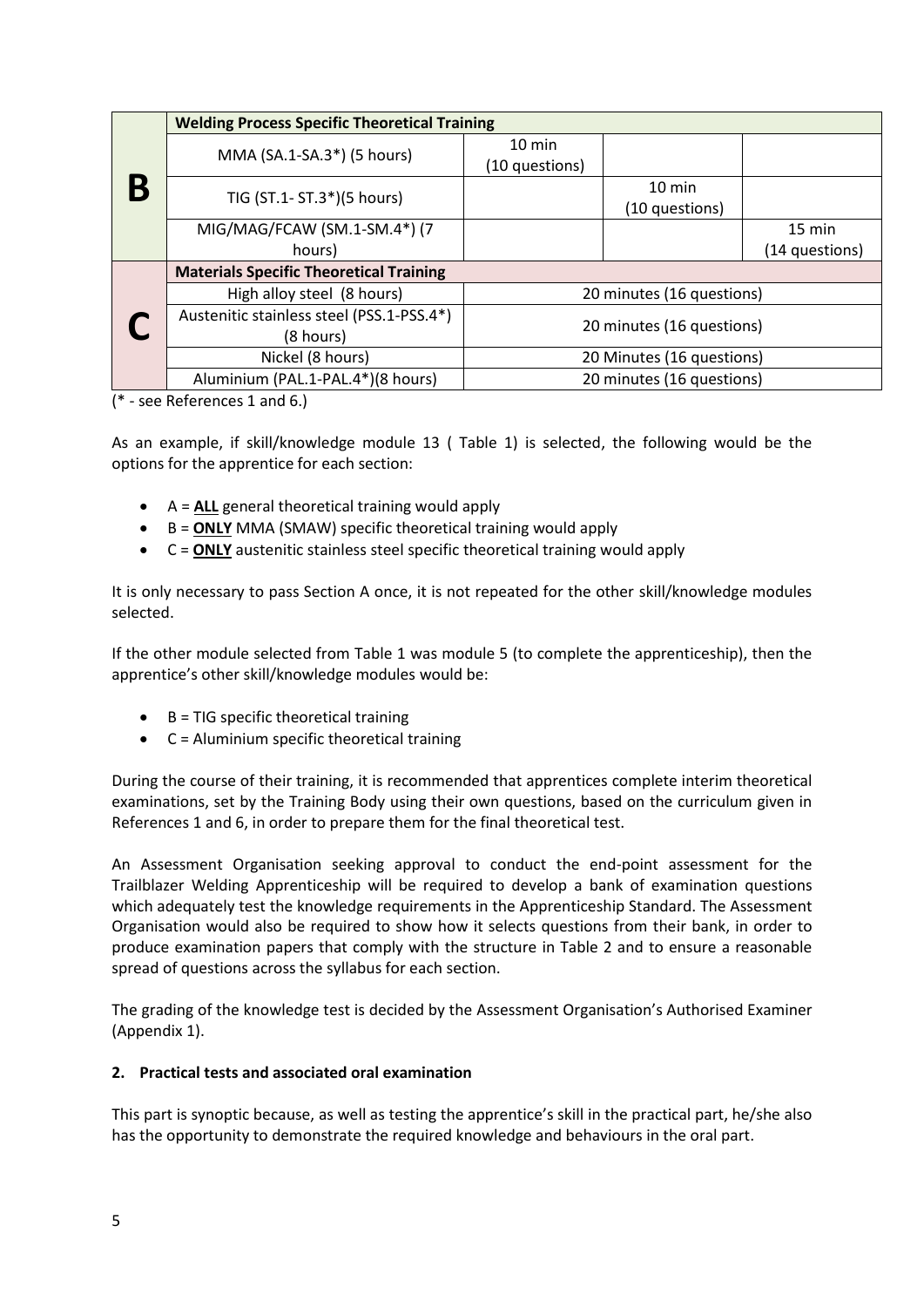### **a) Practical test**

In many senses this is the most important part of the end-point assessment because in the vast majority of cases, employers are obliged to use only those welders who have passed a recognised skill test. For over 60 years this has been the practice in welding manufacture and construction world-wide and consequently there are several national and international specifications that provide detailed requirements for the practical testing of welding skills (References 2, 3, 4 and 5). Success in a practical test in accordance with one of these, or an equivalent specification, has effectively become a licence to practice as a welder.

The existence of this testing regime facilitates the end-point assessment of practical skills in the welding apprenticeship programme. All apprentices must undertake and pass the practical test in order to successfully complete the apprenticeship.

It is simply a matter for the employer to select the appropriate welder qualification specification which is the most relevant to the employer's welding activities, and the Assessment Organisation implementing the tests (using the process/material combinations selected from Table 1, in welding positions which provide the widest range of approval) in accordance with that specification.

The employer may select one of the referenced specifications (2, 3, 4 or 5) or another specification containing equivalent technical criteria.

It is strongly recommended that the Apprentice undertakes progressive tests to build up his/her practical skills as part of their training. This ensures that, on reaching the end-point assessment, the apprentice has received the optimum preparation. This will also allow the apprentice to carry out production activities within the scope of any practical tests already passed.

Whichever specification is selected, the test conditions, inspection and quality requirements, will be defined by the specification. The Assessment Organisation will supervise the welding and testing, and evaluate the result against the requirements of the selected specification (Appendix 1). Where agreed between the Employer and Assessment Organisation, practical tests may be undertaken as an on-the-job production activity.

The duration of the practical test is entirely dependent on the skill/knowledge modules selected and the thicknesses of the materials being welded. The test shall be completed within a representative timeframe commensurate with the employer's production requirements.

Destructive and non-destructive tests for qualification testing of welders shall be carried out by qualified inspection personnel, in accordance with appropriate testing specifications.

A pass or fail result for the practical test will be awarded by the Assessment Organisation's Authorised Examiner (Appendix 1).

### **b) Oral examination**

During the course of the practical test, the Authorised Examiner will also be required to conduct an oral examination of the apprentice to assess the understanding of the tests he/she is undertaking along with the wider responsibilities of a welder.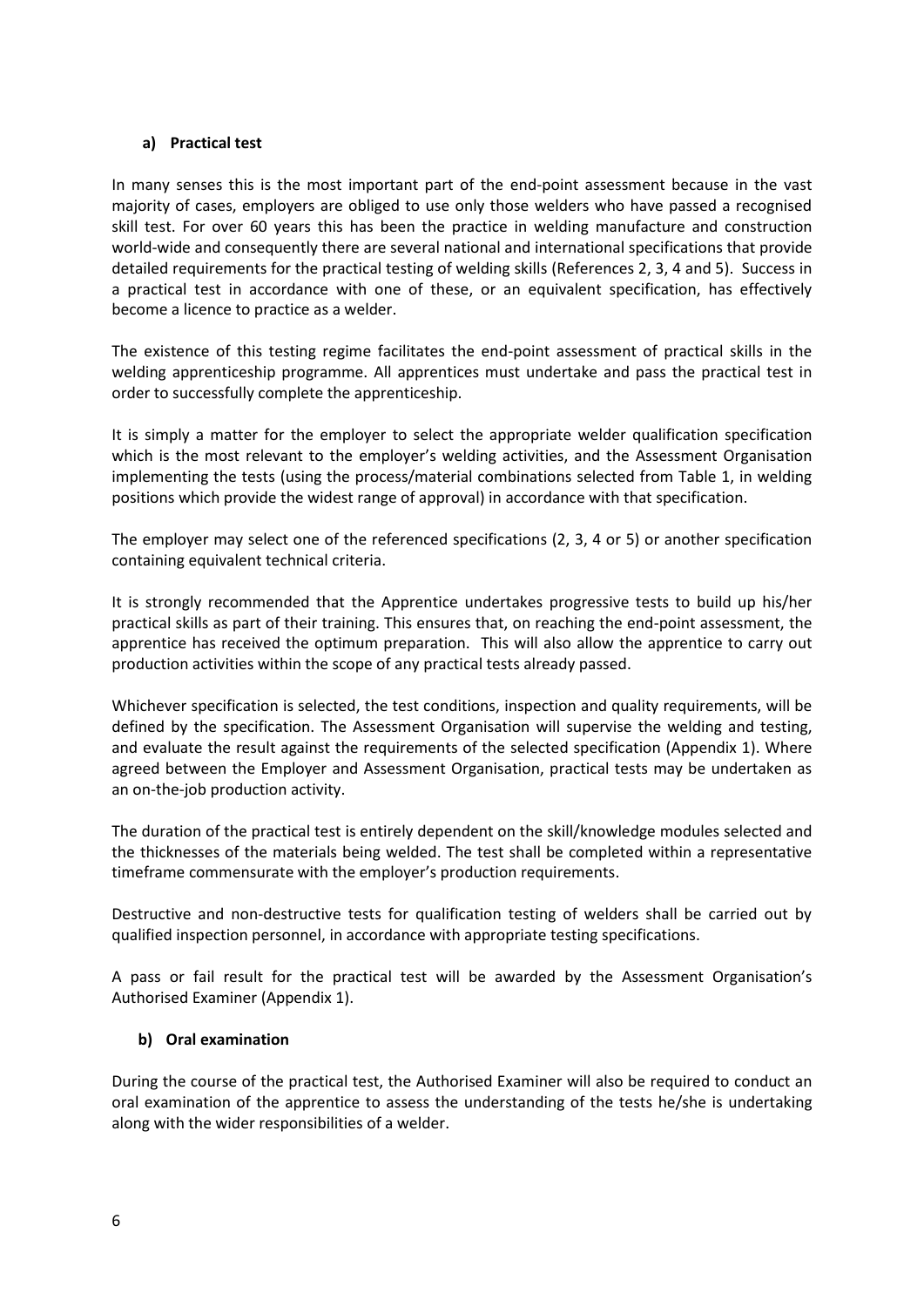The questions asked will be commensurate with the employer's production activities. The scope of the oral examination will include observations of the apprentice's actions and responses to the following:

- Understanding and identification of the safety requirements for arc welding.
- Correct preparation of the welding environment.
- Identify and ensure correct function and parameter settings of welding equipment.
- Identify consumables to be used and the components to be welded.
- Verify the fit up, weld preparations and preheating where required.
- Competent execution of the welding task including any tack welding.
- Adopting good practice in the execution of welds, in accordance with the applicable welding procedure specification.
- Visual inspection of the completed weld.
- Completion of all necessary documentation.
- Disposing of waste materials appropriately.
- Additional factors to be considered when welding outdoors, if applicable.

A pass or fail result for the oral examination will be awarded by the Assessment Organisation's Authorised Examiner (Appendix 1).

### **3. Professional interview**

The professional interview will be attended by:

- The Apprentice.
- An Authorised Examiner of the Assessment Organisation, (Appendix 1); competent in conducting and deciding the result of the professional interview.

The Authorised Examiner is responsible for leading the interview and for making a decision on the outcome. The Authorised Examiner or the Apprentice may request the presence in the interview of the Training Body's representative and/or the employer's representative as observers only. Training Bodies and employers are not permitted to influence the conduct of the interview or its outcome.

The professional interview will cover three areas:

- 1. Application of knowledge learned during the apprenticeship.
- 2. Role of the welder in industry.
- 3. Professional behaviours as listed in the Apprenticeship Standard.

In order to satisfy items 1 and 2 above, questions relating to the subjects identified in the knowledge and practical test sections can be used in the professional interview. The interview will also provide an opportunity for employers to probe further into gaps in the apprentice's skills, knowledge and behaviours that may require further development.

Documentation from the apprentice's progress throughout the apprenticeship programme can be used to support the interview process including:

 Evidence from the employer and separate evidence from the Training Body concerning key areas of the apprentice's behaviour such as: timekeeping, health and safety, working with others, professional commitment, problem solving and identifying improvements, dealing with identified shortcomings, etc.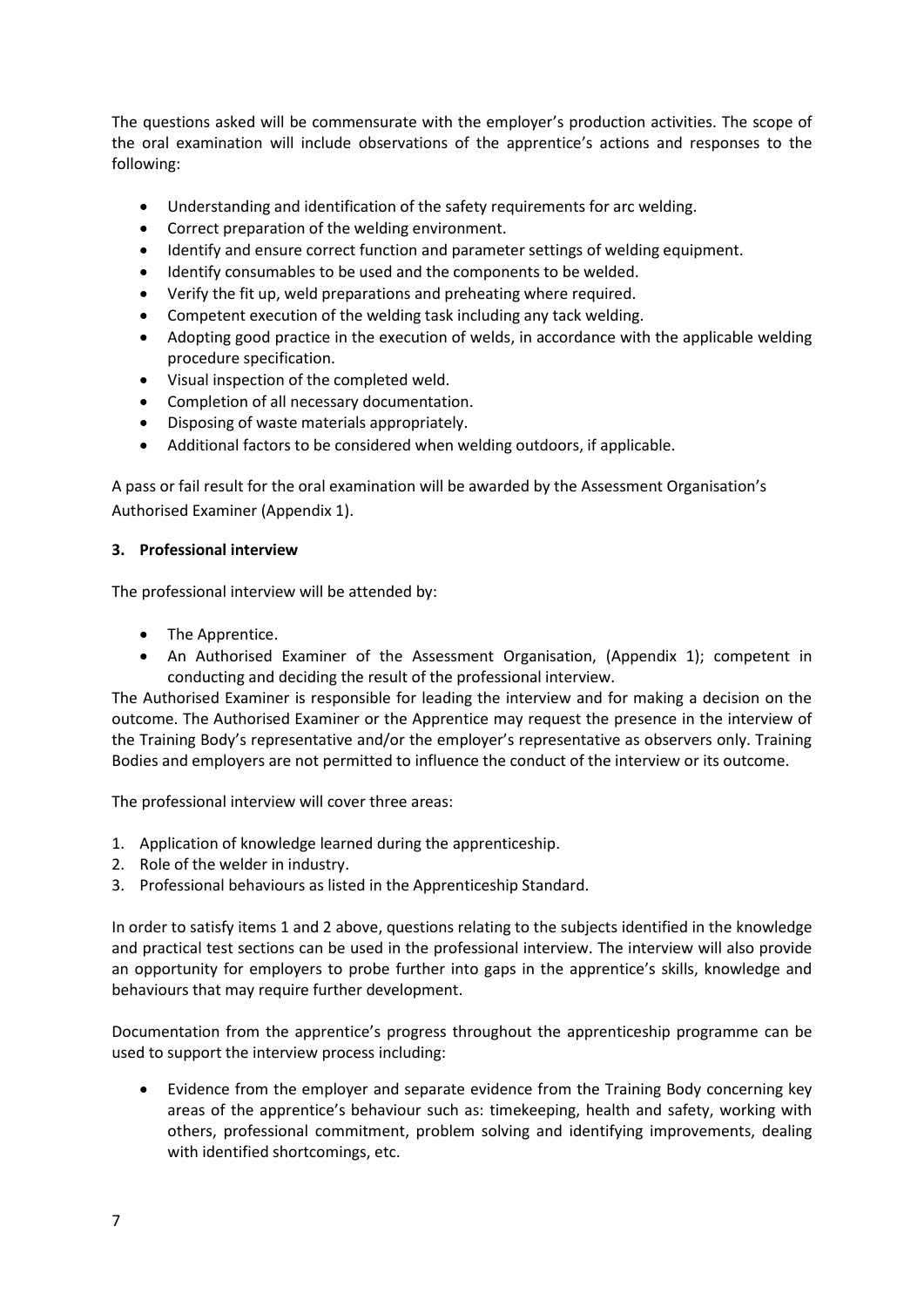It is expected that the interview should last no more than 30 minutes. The questions asked and the score achieved by the apprentice for each question will be recorded. The result of the interview will be decided by the Assessment Organisation's Authorised Examiner who may consult with the employer and Training Body.

### **4. Quality Assurance**

The key to success with any training and qualification programme lies in ensuring that the required standards are met consistently and reliably. This can only be achieved through a rigorous quality assurance regime. For the welding apprenticeship, international best practice in the control of training and assessment activities will be followed:

- Training Bodies will be expected to meet the requirements given in Reference 6.
- Assessment Organisations will be required to meet the requirements given in Appendix 1.

### 4.1 Internal QA

Assessment Organisations will be required to operate in accordance with a quality management system, including an internal audit regime, which assures compliance with the requirements given in Appendix 1, Introduction, on an ongoing basis.

### 4.2 External QA

We are developing a model for External Quality Assurance with BIS and the Assessment Plan will be updated once those arrangements are confirmed.

# **Grading**

In the theoretical examination, each multiple choice question has four possible answers, only one of which is correct. One mark is awarded for a correct answer and no marks are awarded for an incorrect answer. The pass mark for the knowledge test is 60% and it has a weighting in the overall assessment of 20%.

The way to evaluate the outcome of the practical test(s) is fully defined in the applicable qualification specification and no additional criteria or levels are necessary. The overall result is either a pass or fail. The practical test has a weighting in the overall assessment of 50%.

The performance of the apprentice in the oral examination is scored out of 100 with the pass mark set at 60. The weighting of the oral examination in the overall assessment is 15%.

The performance of the apprentice in the professional interview is scored out of 100 with the pass mark set at 60. The weighting of the professional interview in the overall assessment is 15%.

The grading is summarised in Table 3 below.

**Table 3. End-point assessment grading summary**

| Part<br>No. | Type of Assessment | Weighting | Pass mark |
|-------------|--------------------|-----------|-----------|
|             | Knowledge Test     | 20%       | 60%       |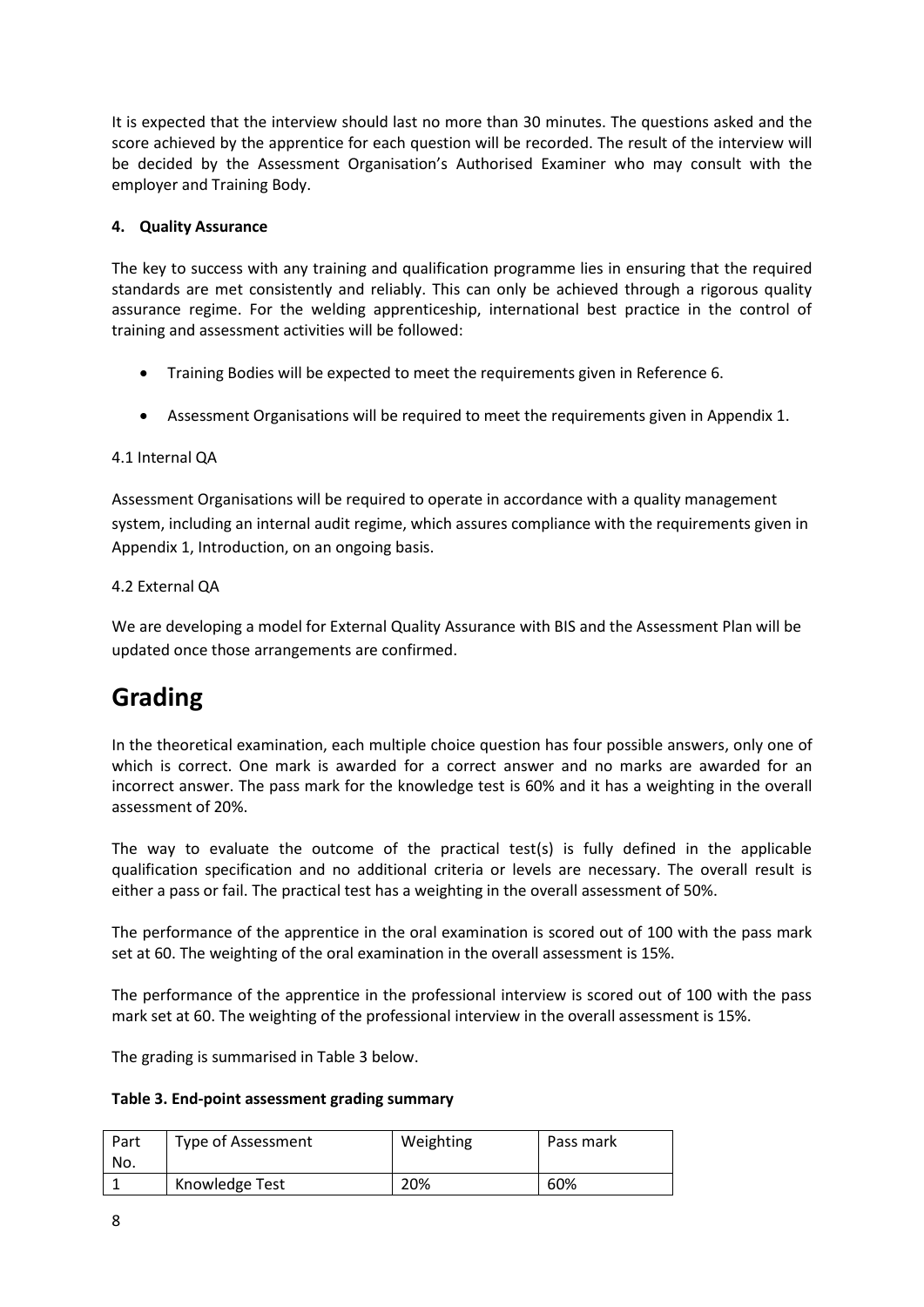| (a) Practical test            | 50% | Pass |
|-------------------------------|-----|------|
| (b) Oral Examination          | 15% | 60%  |
| <b>Professional Interview</b> | 15% | 60%  |

In order to successfully complete the end-point assessment, the apprentice must pass all parts. In order to achieve a merit grade, the apprentice must pass all parts and, in addition, achieve an overall mark of 87.5 or more calculated as follows:

Part  $1 -$  Mark obtained x 20/100 = k Part 2a – 50 Part 2b – Mark obtained x 15/100 = o Part  $3$  – Mark obtained x  $15/100 = p$ 

Overall mark =  $k + 50 + o + p$ 

If the apprentice is unsuccessful in any of the three parts, the following re-test conditions will apply:

- 1. *Knowledge test* two retests are available in the sections failed. If the apprentice fails the second retest, he/she must retake the applicable theoretical training before taking another test. Results of all knowledge tests are to be passed back to employer for review.
- 2. *Practical test and oral examination* one practical re-test is available but further welding practice relevant to any shortcomings identified in the test is recommended. If the apprentice fails the oral examination, two further attempts at this part are permitted. If the second retest is failed, further training will be required.
- 3. *Professional Interview* the shortcomings identified in the interview must be addressed and documented evidence provided before a second interview can be conducted. If the apprentice fails to meet the requirements in the second interview, at the discretion of the Authorised Examiner, the apprentice can be given the option of presenting documentary evidence, within 14 days, of how he/she has addressed the shortcomings identified during the interview. The Authorised Examiner may then decide to award a pass grade on the basis of any additional evidence presented, or may decide on an alternative course of action.

Information on failures in any of the parts as indicated above must be passed back to the employer for review.

Resits can only be funded if there is additional learning.

### **Implementation**

#### **1. Costs**

The costing plan and associated templates have been submitted separately.

It is expected that the overall end-point assessment cost will not exceed 23% of the total cost of the apprenticeship programme and that there will be around 1500 starts per year once the programme is fully established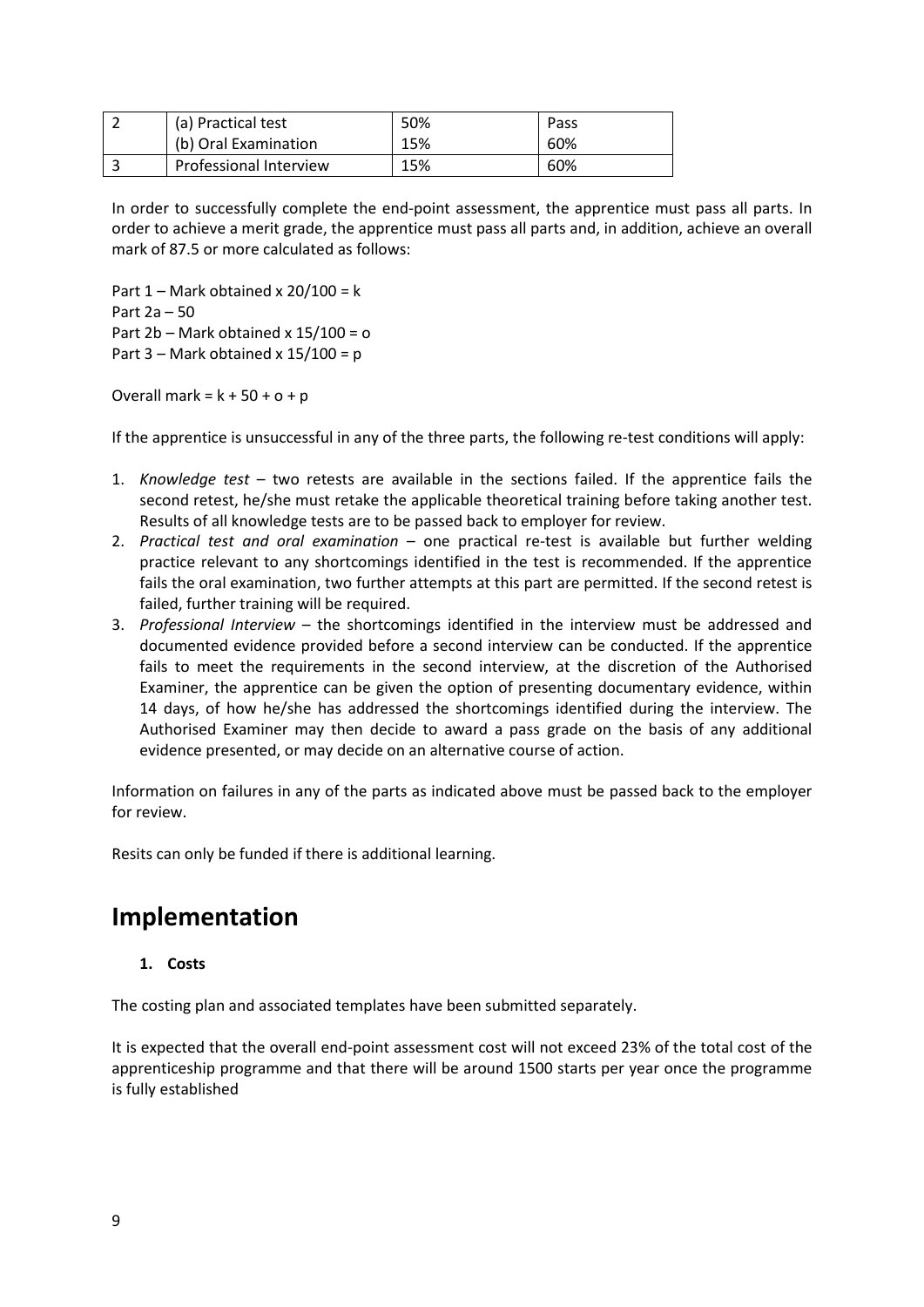### **2. Delivery**

The plan is designed to meet the needs of a wide range of employers, large and small and be applicable to all industrial area of activity that rely on high quality general welding, for example in sectors such as: automotive, marine, transport, general fabrication, construction and many more. General welders produce items like components for cars; ships; rail vehicles; simple metallic containers; and steelwork for bridges, buildings and gantries. In these sectors welders are required to produce joints that satisfy basic quality standards.

It is estimated that currently, there are around 40 organisations that deliver welder training in England. It is estimated that approximately 15 of these organisations already satisfy the recommended criteria for Training Bodies given in Reference 6.

There are a number of Assessment Organisations that could satisfy the requirements outlined in Appendix 1.

# **References**

- 1. EWF/IIW Guideline European/International Welder. Minimum Requirements for the Education, Examination and Qualification. IAB-089 r5-15.
- 2. BS 4872 Specification for approval testing of welders when welding procedure approval is not required.
- 3. ISO 9606 -- Qualification testing of welders Fusion welding, Part 1: Steels, and Part 2: Aluminium and aluminium alloys.
- 4. ASME IX ASME Boiler and Pressure Vessel Code Section IX-Welding, Brazing, and Fusing Qualifications.
- 5. AWS D1.1. American National Standard. Structural Welding Code Steel.
- 6. Employer Occupational Brief for Levels 2 and 3 Welding Apprenticeship Standards: http://www.theweldinginstitute.com/careers-and-education/careers-in-welding/weldingtrailblazer-apprenticeship/
- 7. ISO/IEC 17024 Conformity assessment General requirements for bodies operating certification of persons.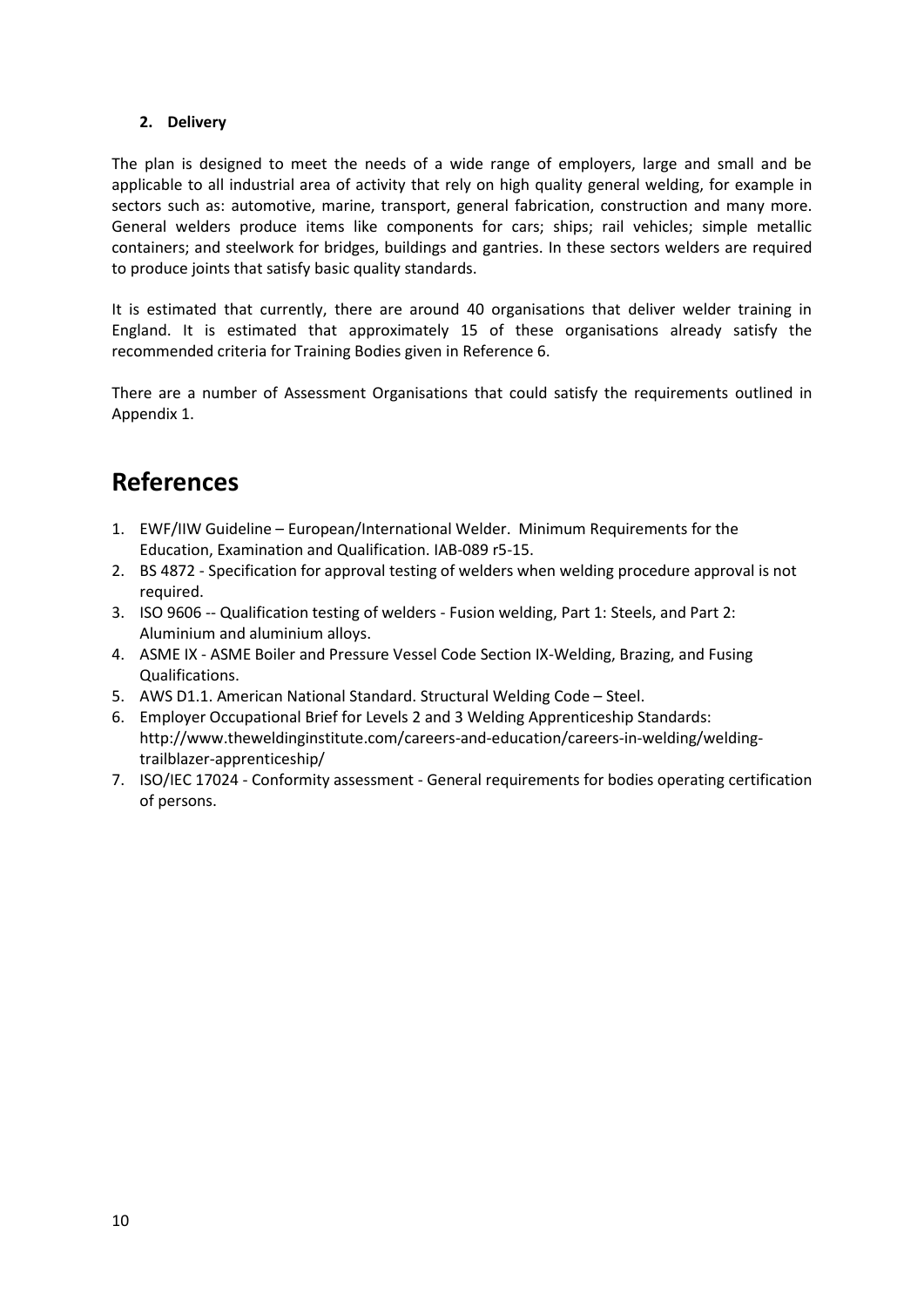### **Appendix 1**

### **Criteria for Assessment Organisations**

### **Introduction**

Assessment Organisations have the responsibility to conduct the examinations, tests and interviews required for the end-point assessment of the apprenticeship programme. The following are rules under which the examinations, tests and interviews shall be conducted.

All Assessment Organisations must be able to demonstrate competence in the functions they are required to undertake and be independent and impartial.

In order to ensure consistency of assessments, Assessment Organisations will be required to operate in accordance with a quality management system, including an internal audit regime, which assures compliance with the requirements given in this appendix on an ongoing basis. Such internal QA measures shall include: regular standardisation meetings, periodic moderation of the competence of Authorised Examiners, for example by observing practical tests, oral examinations and interviews; and by consistency checks between the marking of individual examiners, for example by performing duplicate checks on a sample of written examination papers.

Assessment Organisations will need to be registered with the SFA and be accredited to ISO/IEC 17024 (Reference 7) by the United Kingdom Accreditation Service (UKAS) with a scope that is relevant to the apprenticeship programme.

An end-point Assessment Organisation must:

- Have relevant occupational experience of the applicable Apprenticeship Standard
- Provide Quality Assurance of their activity.

An end-point Assessment Organisation cannot:

- Deliver the learning elements to the same apprentice
- Deliver end-point assessment to anyone who has not completed an apprenticeship programme in accordance with the applicable Apprenticeship Standard.

Examinations, tests and interviews shall be planned and structured in a manner which ensures that all the requirements of the end-point assessment are objectively and systematically verified, with sufficient documented evidence produced to confirm that this is the case.

### **Authorised Examiners**

Assessment Organisations shall appoint representatives to act as Authorised Examiners. Authorised Examiners shall be qualified, as a minimum to:

- International/European Welding Specialist, or
- Certified CSWIP or PCN Welding Inspector, or
- A1 Assessors with recent, relevant occupational experience and competence in the occupational areas covered by the Apprenticeship Standard and this Assessment Plan

The overall responsibilities of Authorised Examiners are to: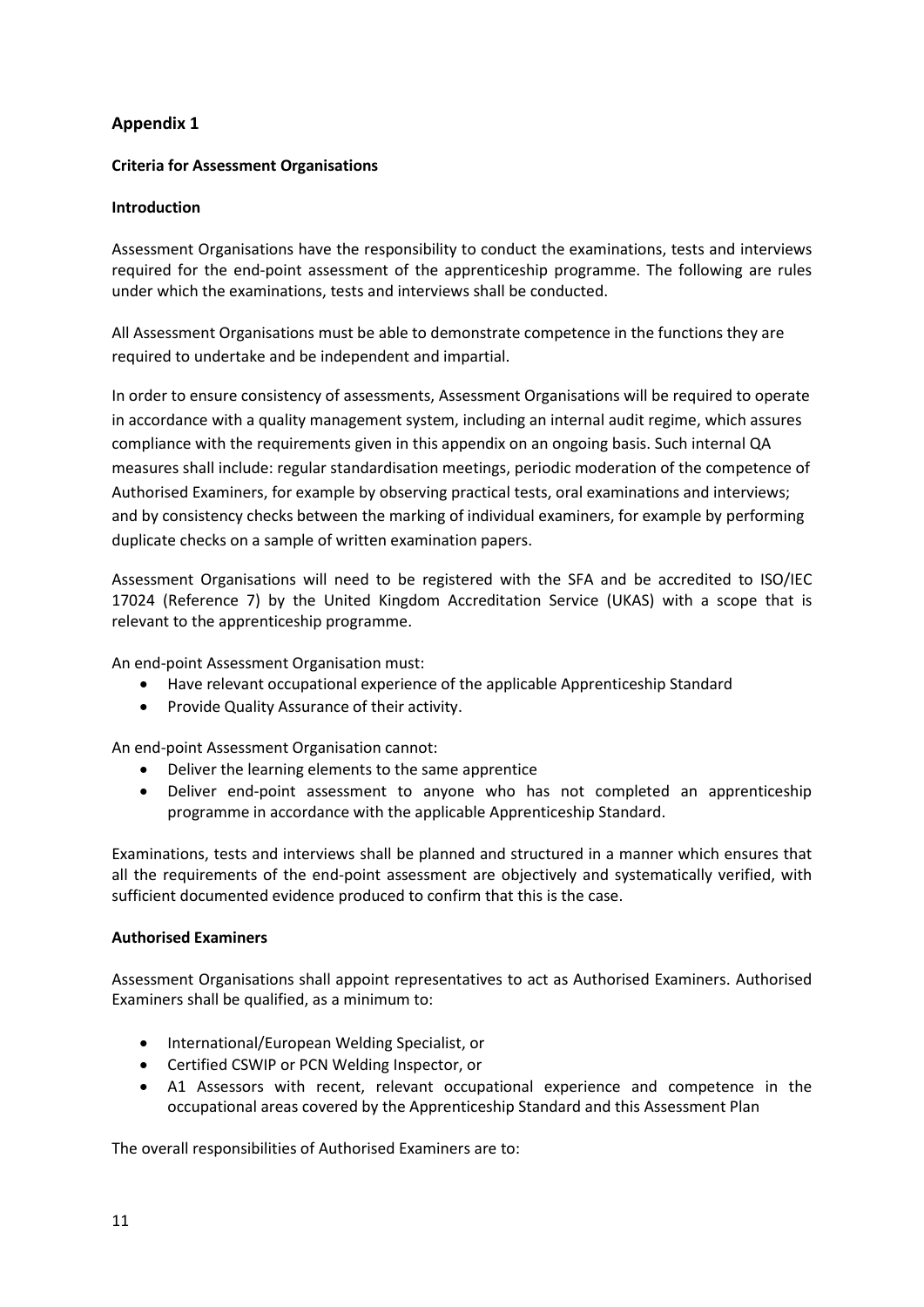- Organise the end-point assessment (theoretical, practical and interview).
- Conduct the practical test as detailed below.
- Set the questions (written and verbal as applicable).
- Supervise (invigilate) theoretical examination(s).
- Mark and collate the results of the assessments: written, practical and interview.
- Decide the result of the end-point assessment.
- Provide feedback to the candidate on the outcome of the assessment(s).

The above is to be carried out in accordance with the Assessment Organisations written procedures.

With regard to part 2(a) of the end point assessment, it is the responsibility of the Assessment Organisation's Authorised Examiner to verify compliance with the test specification selected (ISO 9606, ASME IX, etc.) with particular with reference to the following:

### *1. Before starting test*

- *a) Checking of the welder's identity (e.g. driving licence).*
- *b) Checking of the welding procedure specification and handing it to the welder.*
- *c) Checking of the test piece:*
	- *- Parent material (identification)*
	- *- Dimensions (thickness, length and diameter)*
	- *- Joint preparation (according to the welding procedure specification)*
	- *- Welding position*
	- *- Stamping (welder's and examiner's stamps)*
- *d) Checking of tack welds.*
- *e) Identification of the welding consumables (according to the welding procedure specification).*

### *2. During the test (as applicable)*

- *a) Welding parameters (according to the welding procedure specification) e.g.*
	- *- Current*
	- *- Polarity*
	- *- Voltage*
	- *- Wire feed speed*
	- *- Stand-off distance*
	- *- Gas flow rate*
- *b) Interruption of root, capping and other weld runs as required by the specification.*
- *c) Possible permission for repair.*
- *d) Weld time (reasonable).*
- *e) Interruption of the test (if welder's capability to carry out the test is in question).*

### *3. After welding*

- *a) Ensure that the required NDT and mechanical testing for the particular approval test are carried out (test reports):*
	- *- Visual inspection, ISO 17637*
	- *- Fracture tests, ISO 9017*
	- *- Macro examination, ISO 17639*
	- *- Bend tests, ISO 5173*
	- *- Magnetic particle testing, ISO 17638*
	- *- Penetrant testing, ISO 3452-1*
	- *- Transverse tensile test, ISO 4136*

*That the acceptance levels are fulfilled, ISO 5817, ISO 10042, or equivalent.*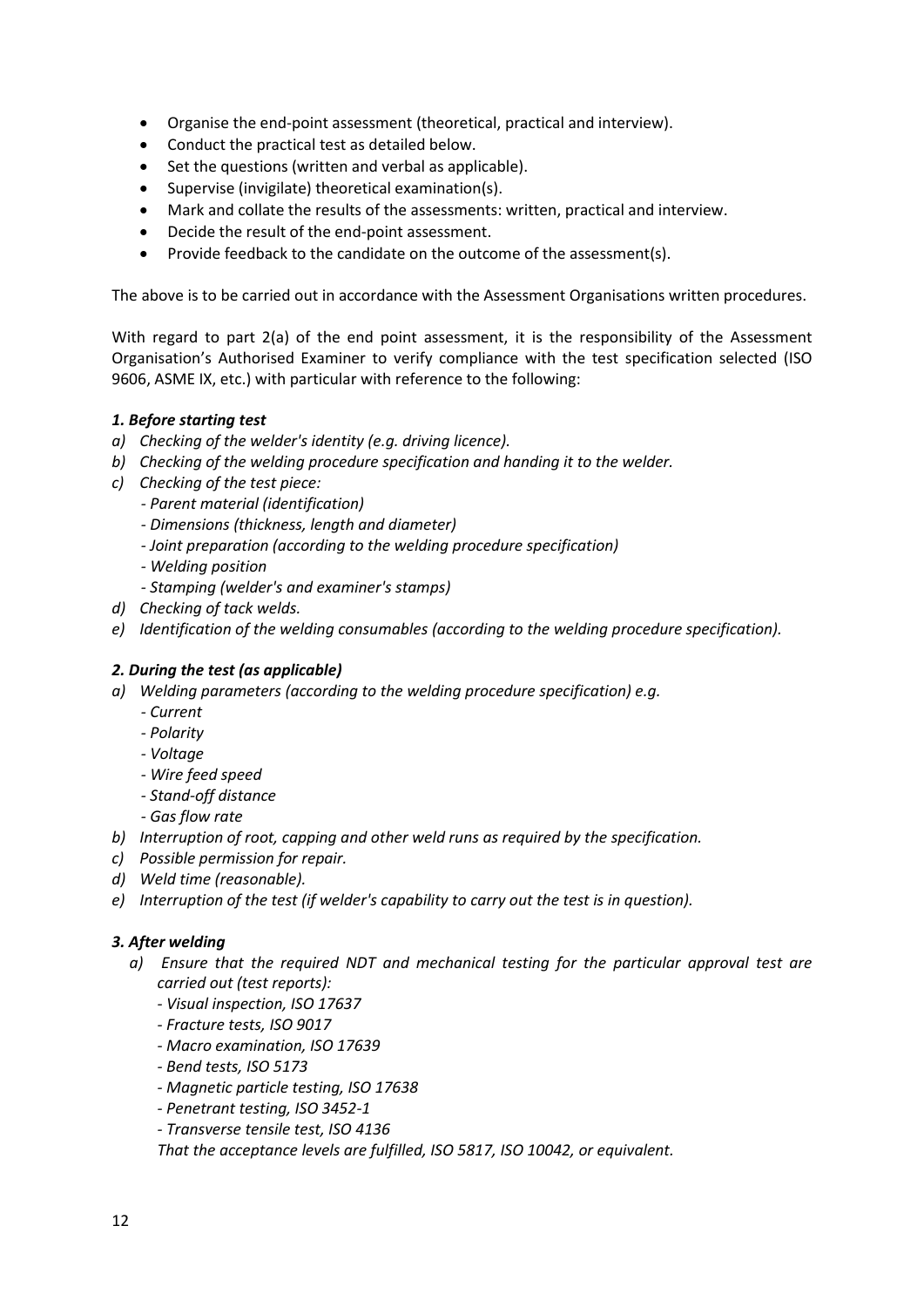Authorised Examiners shall:

- Have a detailed understanding of the Apprenticeship Standard and this Assessment Plan.
- Have a thorough knowledge of the relevant assessment methods and assessment documents.
- Have appropriate knowledge and competence in the field to be examined, see exemplar qualifications above.
- Be free from any conflict of interest so that they can make impartial and non-discriminatory judgements.

Where an Examiner has a potential conflict of interest in the assessment of an apprentice, the Assessment Organisation shall take measures to ensure that confidentiality and impartiality of the assessment is not compromised.

### **Facilities**

Written examinations shall be held in a quiet, well-lit, well ventilated and comfortable room with adequate desk space for the documents being used. There should be adequate separation of candidates, (where more than one candidate is being examined concurrently) to minimise the risk of plagiarism.

Wherever possible, interviews shall be conducted in a quiet area, with a degree of privacy for the candidate. However, it is recognised that some questioning is likely to occur during the observation of practical assessments.

Practical assessments shall be conducted in a fully equipped work area. The range of welding and auxiliary equipment and consumables available must be sufficient in quantity to cover the maximum number of apprentices being tested concurrently. All equipment must be in good working order and fit for purpose. Instruments of checking of welding parameters must be available and calibrated, validated or verified as appropriate (for example to ISO17662).

It is the responsibility of the employer to ensure the correct protection of the apprentice.

It is essential that the facility has sufficient risk assessments in place which, define the necessary requirements for a candidates planned activities. Risk assessments must also consider the presence of the Authorised Examiner and any supporting people in close proximity to the assessment activity.

Risk assessments shall include (but not be limited to) welding equipment, protective screening, ventilation, welding fume extraction, personal protective equipment, welding fume COSHH assessment data, manual handling, working at heights and other associated activities and the location of access and egress points.

Risk assessments shall be reviewed by the candidate at the start of the practical assessment to determine their suitability and may form part of the oral assessment. The risk assessment must be reviewed and accepted by the employer and/or the Authorised Examiner.

#### **Security and confidentiality**

The Assessment Organisation must ensure the security and confidentiality of all examination questions, records and information related to end-point assessments.